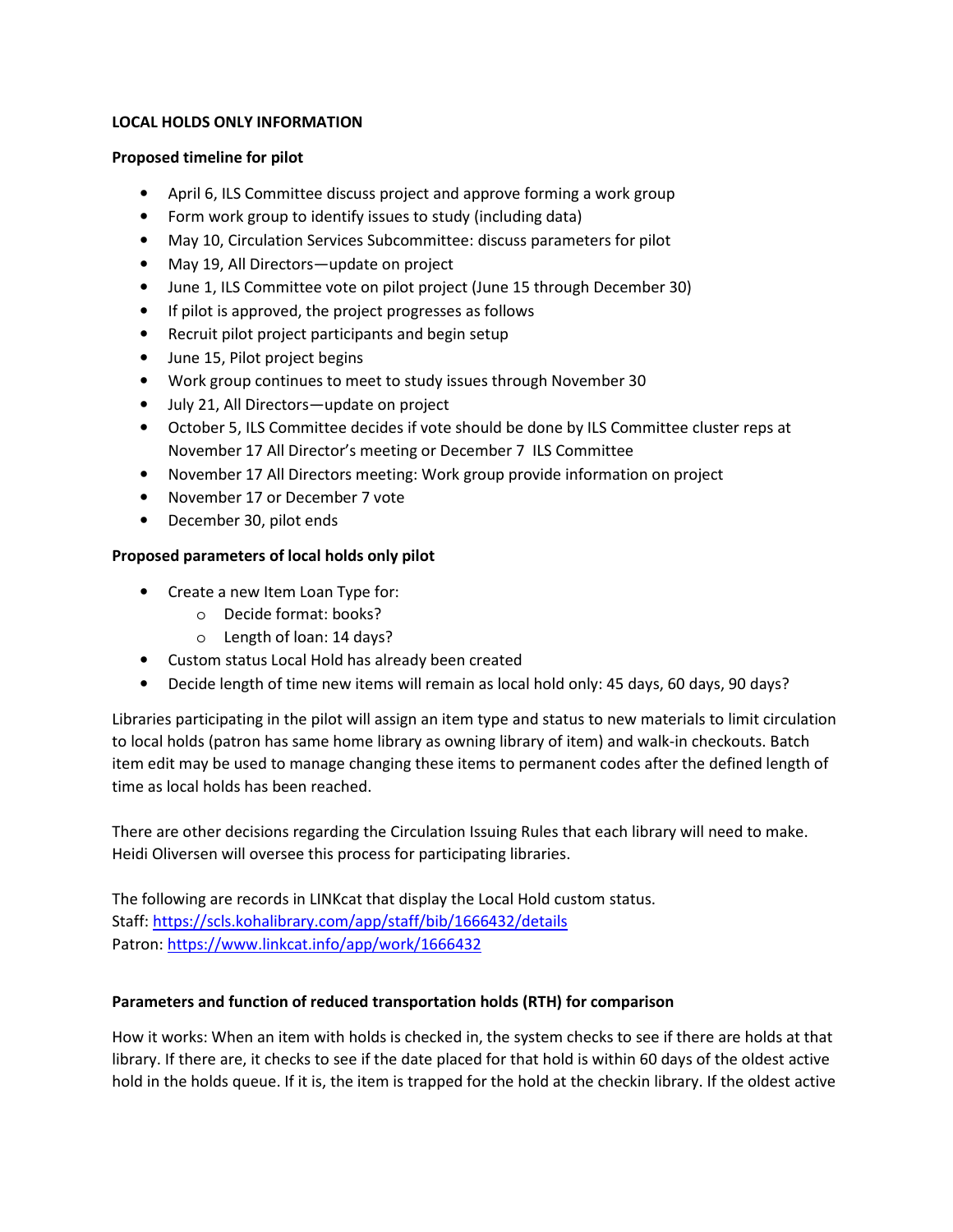hold was placed more than 60 days from the hold at the checkin library, that hold is trapped and the system puts it into transit to go to the library for that hold.

The primary purpose of RTH is to keep items in the checkin library when there are holds at the checkin library, thus reducing transportation. This function also benefits libraries that have a lot of patrons that place holds in LINKcat. When a library receives a new title and checks it in, it will keep it at the library to fill holds for local patrons as long as the holds were placed within 60 days from the oldest active hold. The 60 day parameter assures that patrons who have placed a hold on a title for which their library does not own a copy will get the hold within a reasonable amount of time (i.e. all other holds do not need to be filled first).

Flaws with RTH: Some libraries have patrons that are more oriented to walking into the library to find materials than placing holds. In those communities, it is less likely that a new item will stay at the library to fill a local hold. For these libraries, the complaint is that once the item leaves the library and moves on to libraries with higher volumes of holds, it can be a long time before they see it again.

### **Comments from jamboard at March 17 All Director's meeting**

The following are comments from the jamboard at the March 17 All Director's meeting. I have provided a response to some, but many stand on their own.

Comment: Why only have books in the local holds? Why not DVDs, etc.?

Response: This proposal is for the pilot phase. If local holds becomes permanent, it is possible that DVDs and other formats would be included.

Comment: Wendy- FCH We have been receiving local holds items from Marshfield to fill our holds, so I don't think this is working in Bibliovation.

Response: This was due to an error. A Marshfield staff person accidentally applied the "Local Hold" custom status to materials that should not have had that status.

Comment: I'm very curious to see what the impact will be on holds and the Purchase Alert Reports/member purchasing obligations. There may also be an impact on SCIDs. Susan, Madison Response: We will add this to the list of things to evaluate.

Comment: Is it possible to hide records from patrons until a certain date so that we don't have holds being added for an item 6+ months before it comes out? That probably drives this problem somewhat. – BRD

Response: This is already possible. It is a local decision whether or not to place on order items in the catalog.

Comment: Would patrons have the ability to place holds on "lucky day" items since they are generic records?

Response: Libraries would choose if they want to put "lucky day" type items on the regular records and use the local holds only setup. Some libraries will still want to put "lucky day" type items on generic records. Both scenarios are feasible.

Comment: Wendy- FCH I think we would all like to see the exact data points that will be used to decide if this pilot is successful or not. I don't think that data can only come from the libraries that are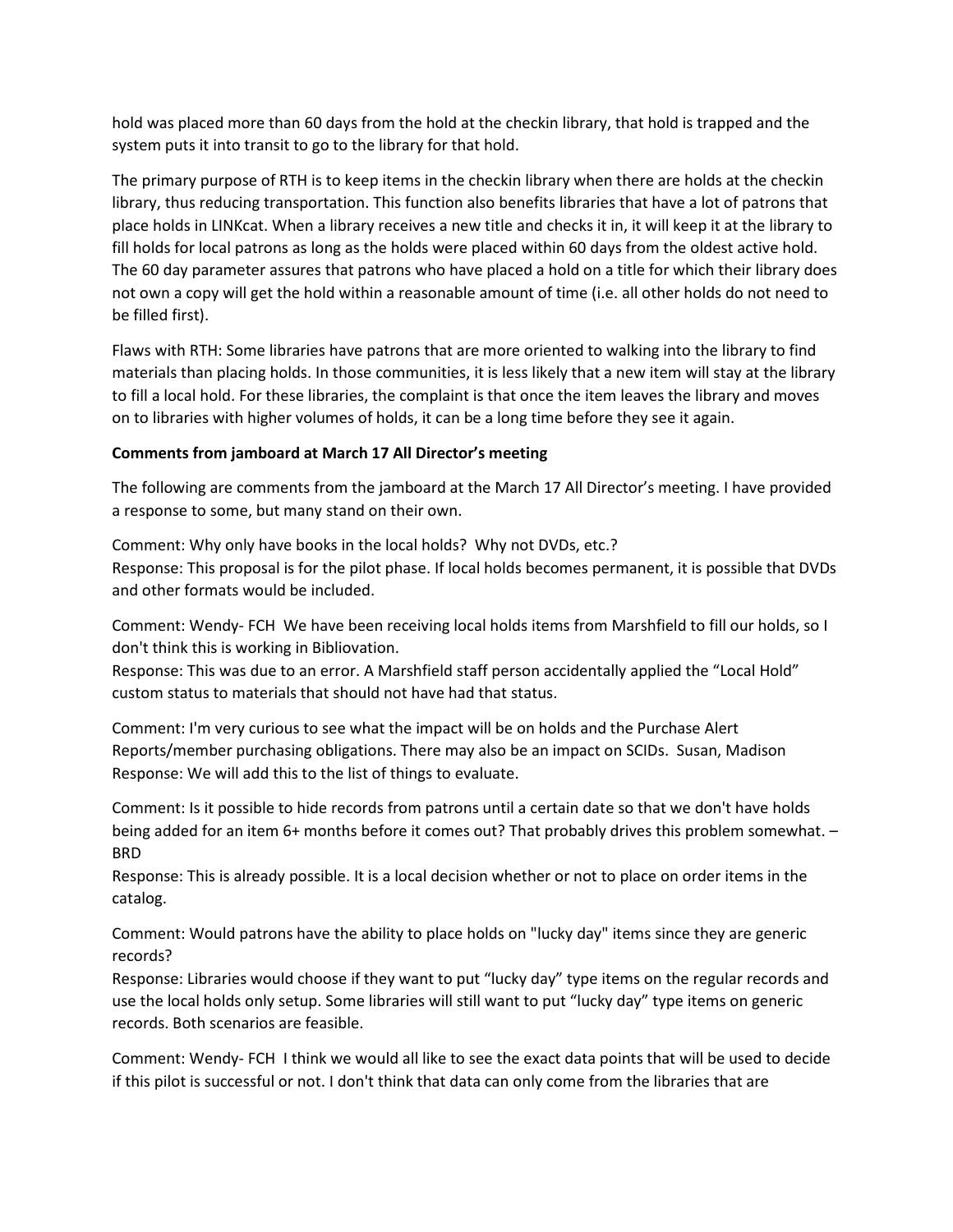benefitting. / I agree with Wendy. RIO

Response: We will work on this aspect of the project, possibly with a workgroup.

Comment: A similar temporary measure was in place when FCH joined the system but it was for a much shorter period of time. - Jim (STO)

Response: Over the years we have implemented temporary measures to address different types of issues for new libraries, and even libraries that need to close temporarily due to disasters.

Comment: I feel like if this is approved long term, my library will have to drastically reallocate our collection funds into it whether we want to or not. Otherwise our patrons will be negatively effected by what other libraries choose to do. Wendy- FCH

Response: This would be something to monitor. Local holds on items would be for a limited period time (2 to 3 months based on comments).

Comment: Jill - MFD Local Holds is not the same as Lucky Day. These items do not require a separate record and can easily be changed to "normal" status.

Response: This is the case for MFD Local Holds. Libraries could choose to move their "lucky day" items to regular bib records using the local holds codes. However, they would not function the same way as the items will fill holds for local patrons (which is not true of items on generic records).

Comment: Is there, or can we get, an easily accessible calculated loan to borrow ratio for every library? MAR.

Response: This information is available on a monthly basis in the Library Statistics Summary https://www.scls.info/ils/reports/about/aboutstatsummary

I have requested a report that shows this for the 2021 ratio.

Comment: MAR loans 2-3 times what we borrow, what is the ratio for MFD? Response: See above and comment below from Jill at MFD.

Comment: Jill MFD - We loan 3x what we borrow. (We know we are not unique in this.)

Comment: Some libraries are already negatively affected by all our new stuff going out and not seeing it for months. :(

Response: The local holds only parameters may help with this as it fills holds for your local patrons and if there are no holds for your patrons, the item will remain on the shelf in your library.

Comment: Steev, SUN - Local holds seems like a radical solution that may cause more friction among libraries. MFD as a net lender may even out over time, as it did with SUN. They are new to being in a shared ILS, and have a large collection, but it's not a given that they will continue to lend at this ratio forever.

Response: This was implemented for MFD on a temporary basis to see if it would alleviate the situation for them. Other LINKcat libraries have expressed interest in exploring local holds only for new materials.

Comment: If all libraries implement local holds only, will this be a detriment to our smallest libraries with limited collection budgets? - ORE

Response: This is something that we would monitor during the pilot. Local holds only is intended for only a limited time on new materials and some small libraries have requested such a practice in order to keep new items in their libraries.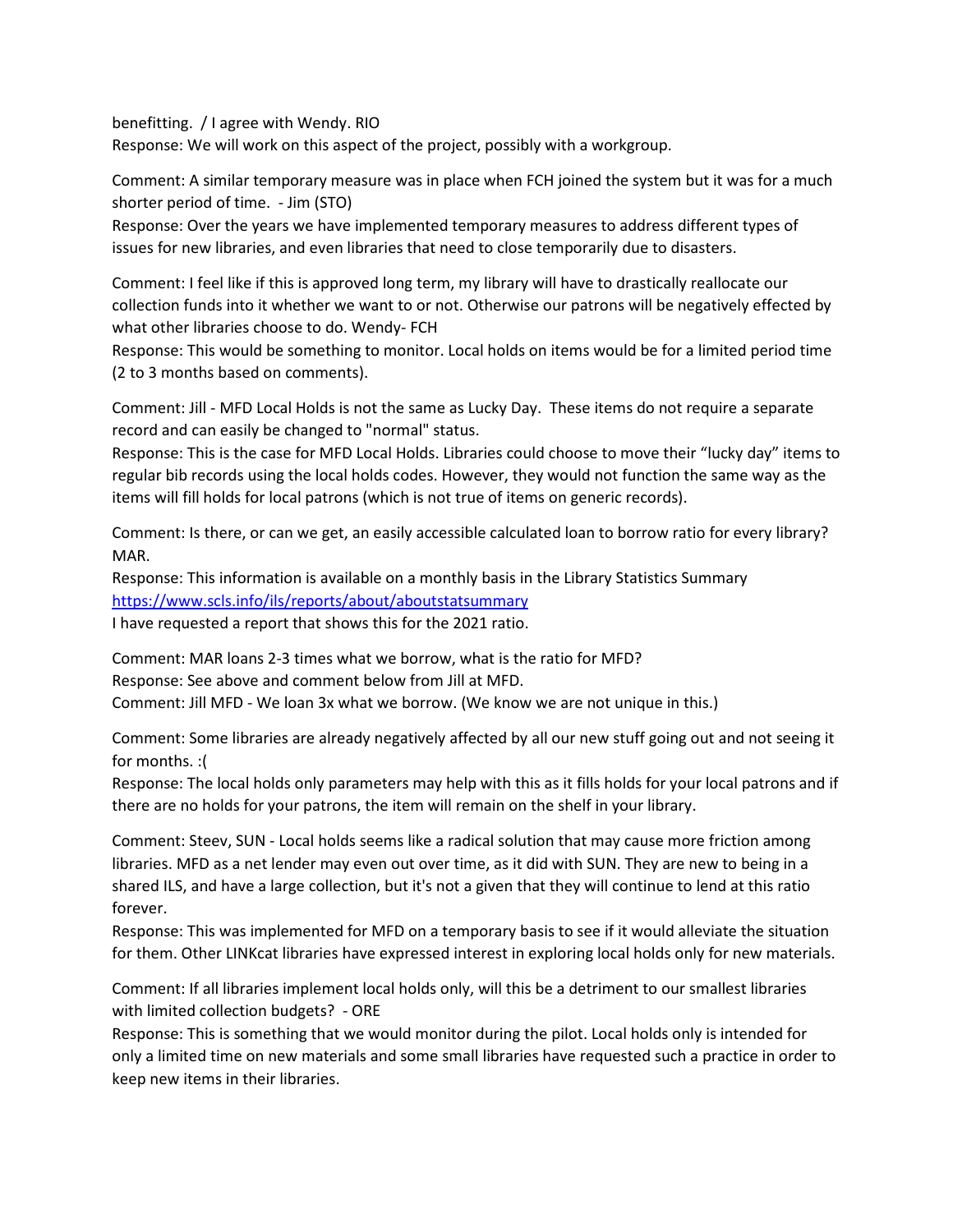Comment: I have concerns about this turning into a permanent option. I suspect it may increase wait times in general. Walk-in collections already exist to solve this problem. - Jim (STO)

Comment: Bailey, BER - The local holds pilot project seems to be in contrast to being in a system. As a stop gap for Marshfield's situation it makes sense, but otherwise it achieves the same thing as Lucky Day imo

Response: Many libraries cannot afford to purchase the duplicate copies required for walk-in or Lucky Day collections.

Comment: I don't want to see development time/money going towards local holds when there are so many more pressing issues (i.e. the self checks aren't working for renewals).

Comment: I think local holds is not a good idea. It goes against the whole purpose of the consortium and sharing resources. I am unhappy that SCLS is spending valuable development time on this side project when critical things are broken in Bibliovation (i.e. renewals not working on self-checkouts. problems with holds, etc.) MTH

Response: We do not anticipate that there will be new development required for this. There is some staff time required to set up the codes for each library, but it is not that different from changing a library from charging fines to going fine-free. This is part of the normal service that we provide. Fixing problems in Bibliovation is always a priority. The renewals problem with self-checks was an unintended consequence of a change in the 7.0 software upgrade. We will be prioritizing this problem with LibLime.

Comment: Wendy- FCH If the pilot is approved, I think any instance of payments/charges related to net lending/borrowing need to be removed from formulas.

Comment: Collection size is another element to consider. It is reasonable to expect that libraries with larger collections may loan more items which may be worth considering as this is evaluated. –ORE Response: We will add this to the list of things to evaluate.

Comment: I understand why this was done for all the unique items at MFD, but I don't understand why new items were included without discussion at ILS/AC. This was already in place when we heard about it. It feels like an end run and it is not sitting well with a lot of libraries.

Response: Sometimes SCLS acts to assist libraries during times of critical need. In these situations, the measure put in place is temporary. The vast majority of libraries that joined LINKcat added their bibliographic records via a manual linking process. While time-consuming, it assures that there are fewer "duplicate" records. In the case of Marshfield, 35,000 bibliographic records did not match during their migration. This is more titles than the entire collection of nearly half of the libraries in LINKcat. This caused a situation where it was impossible for Marshfield staff to manage the outgoing holds as many of these titles were new and often appeared at the top of search results. In addition to this, the migration process was very quick compared to a normal migration due to the timeline imposed by the LSTA grant funding the project. There was not enough time to do proper change management and the staff at Marshfield had other difficult issues, such as managing the change in acquisitions workflow. SCLS worked with the library to alleviate a variety of issues, including the imbalance in lending and borrowing of holds.

Comment: Bailey, BER - I would also add that when space is the difficulty, it puts our patrons at a disadvantage when it comes to receiving newer items we don't have space to buy/store.

Comment: We are also intrigued by local holds, for a brief period of time. Having items circulate locally for the first 45-60 days seems fair to local patrons and to system sharing responsibility. smk@ree